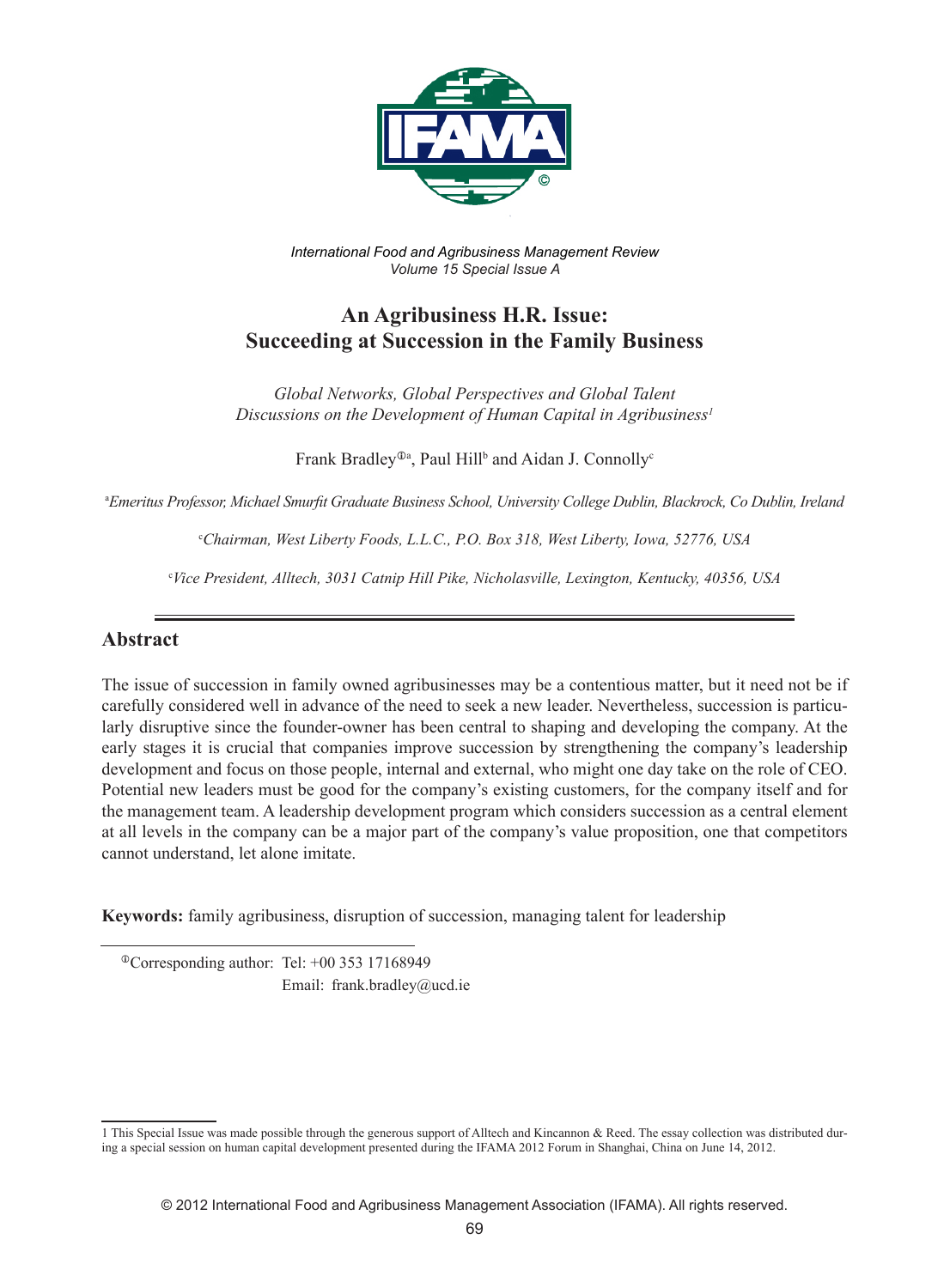### **Introduction**

Succession is a highly disruptive event in the life of any organization, but can be particularly so when it involves a retiring founder-head of a family business, however much in agreement (s)he may be with the departure. In this article we examine the issue of succession in family agribusinesses, where agribusiness is the convenient labeling obtained by grouping agriculture and family business to include the range of activities and disciplines encompassed by modern food and fibre production. Many agribusinesses, large or small, are frequently family owned and passed down from generation to generation. A complication arises in regard to succession in family agribusinesses not found elsewhere. Traditionally the family agribusiness was viewed like the farm before it, as a lifestyle to be preserved for tradition's sake, or as a birthright where succession was reserved for the first born son moving on to any male heir. Nowadays, daughters are, also considered to be one of the most underutilized resources in family agribusinesses. In family businesses, generally, women account for a growing percentage of all family business leaders but whether this trend has extended to family agribusiness is doubtful. Modern family agribusinesses, however, have begun to encourage female successors and nurture them by assimilation into the family agribusiness, mentoring them and sharing important tacit knowledge and having positive role models within the business.

The issue of succession in family agribusiness is important, as there are family members, one or more, and families, one or more, who have a significant ownership interest in and significant commitments toward the overall well-being of the agribusiness. Family agribusinesses may have owners who are not family members, and these firms may be managed by individuals who are not family members. Family members are, however, usually the senior leaders and managers of the firm. Many agribusinesses that have grown into large public companies were once family businesses.

Two principal factors affect the development of family agribusinesses and succession: a) the size of the family relative to the size of the business and b) the suitability of candidates, whether family or non-family, to lead the business in terms of technical and managerial ability and commitment. Successfully balancing the differing interests of family members and/or the interests of one or more family members on the one hand and the interests of the business on the other require imagination, special competencies, character and commitment on the part of the leader and, most of all, the ability to communicate and command respect.

Families confronted with these circumstances face three challenges. First, since the founder-owner has been central to the company's operations and has shaped its strategic values and goals and dominated its behavior, succession may be disruptive to strategic direction. The departure, expected or unexpected, of a founder-owner means that the person who has been the manager, marketing, customer-relationship, and technological driver of the organization is suddenly removed. Agribusinesses, the smaller ones in particular, are characterized by the lack of formalized organizational structures and operating processes which results in the absence of a leadership structure with insufficient senior managers to provide continuity. Agribusinesses with this profile are heavily dependent on the founder-chief executive, so departure can be particularly dangerous for the survival of the company.

Second, founder-owners have a much closer emotional relationship with the venture they started and so the psychological attachment and resource commitment is stronger. Founder-owners often see their ventures as extensions of themselves, to such an extent that company image and individual ego merge; it becomes difficult to speak of one without the other. This bonding of founder-owners with their creations can adversely affect attitudes toward succession.

The third challenge is a paradox. Success for the family agribusiness frequently brings a change of command whereas in larger companies failure forces change. Success in reaching critical milestones in the family agribusiness makes it much harder to convince the founder that a change is needed, thus increasing the chances that the succession event will be disruptive. The pressure for change is exacerbated when new milestones are required for the continued good health and growth of the company. It may be that the

© 2012 International Food and Agribusiness Management Association (IFAMA). All rights reserved.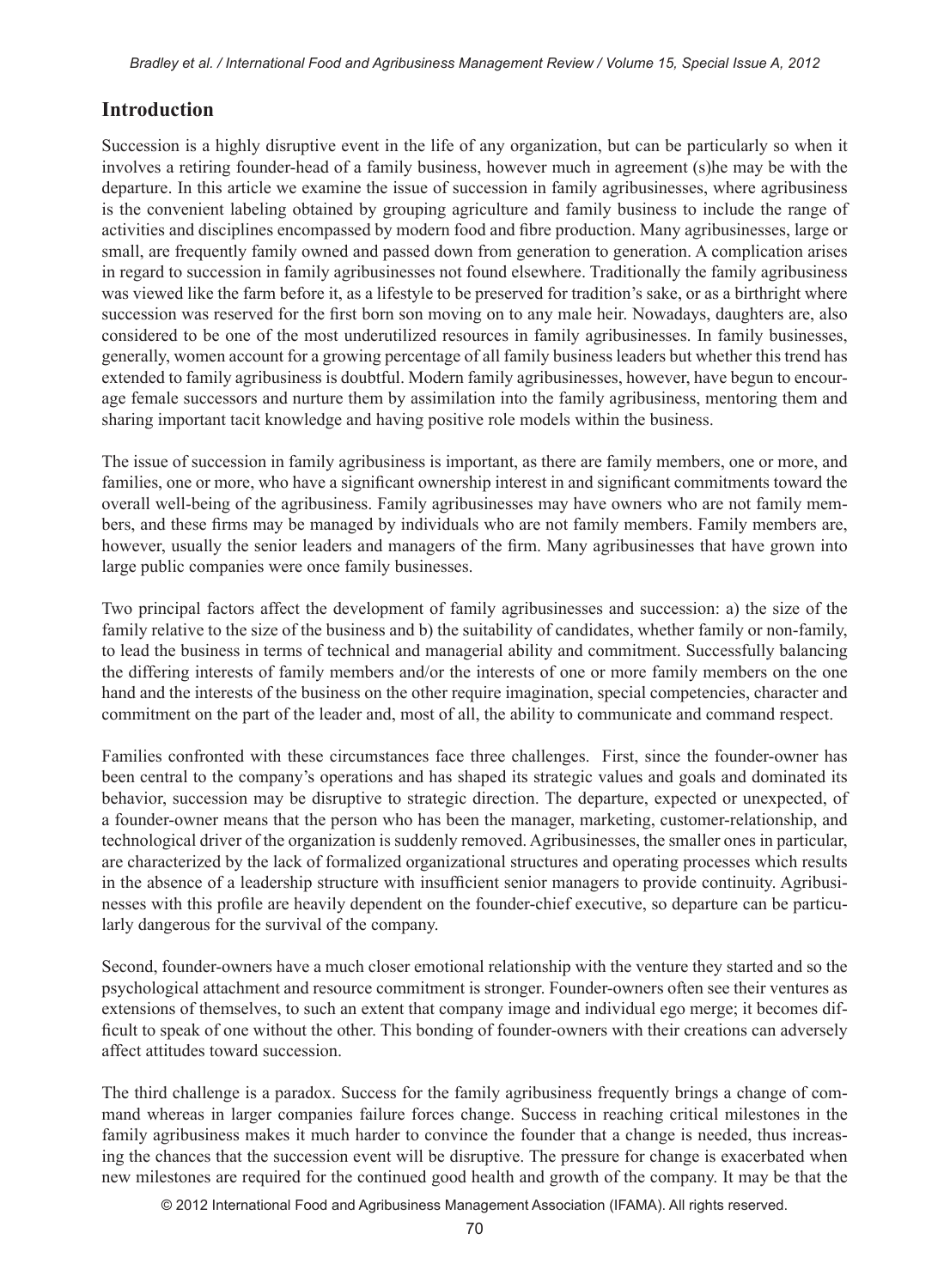incumbent leader may not to have the skills and competencies required to successfully introduce new technologies and/or new products or to develop new markets. Observe the paradox – failure in large companies causes rapid and frequent changes in CEOs, whereas success reduces dramatically the chances of replacement. The opposite is true in family owned businesses. Hence, the founder-owner can be forgiven for exclaiming 'but I have been very successful, why do you want me to go?'

At some stage, however, for both operational and strategic reasons and perhaps acknowledging the founder's personal desire to retire (s)he will reluctantly seek a successor. The danger is that such reluctance among founder-owners may further complicate the process as they insist on replacements with such exaggerated ideal qualities that merely reinforces the resistance to any such change and thereby postpones his/ her departure believing that only (s)he is capable of bringing the family agribusiness forward. Hence, timing of succession and established procedures are critical considerations.

### **Succeeding at Succession**

The most important thing companies can do to improve succession is to strengthen their leadership development and focus on those very rare people in their ranks who might one day become a CEO. Companies must identify high-potential candidates early in their careers, and global companies must look for talent in all the countries where they operate. However done, there are four key requirements for a successful passing on of the leadership of the family owned business:

- 1. Candidates for leadership should have progressed through positions of responsibility in the business. They get to know the business, so succession becomes seamless.
- 2. Where necessary, the company will have to create jobs and projects to test candidates.
- 3. It is essential for the health of the company that elevating unprepared internal candidates is avoided
- 4. Flexible structures should be created within the company to allow good candidates to be identified.

The very best preparation for a new chief executive is progression through positions with responsibility for steadily larger and more complex profit  $\&$  loss (P $\&$ L) centers. A candidate might start by managing a single product, then a customer segment, then a country, then several product lines, then a business unit, and then a division. Whatever the progression, P&L responsibility at every level is of central importance. Candidates for leadership must thrive on taking personal ownership of important decisions in the company and must be given enough scope to succeed or fail.

Companies not set up to provide such opportunities should create jobs, large projects or small internal organizations within their company, that exercise P&L muscle. Otherwise, they risk elevating an internal candidate who is not prepared. Companies with inflexible functional structures will probably be forced to seek P&L tested leaders from outside and place them in very high positions in the company. To reduce this risk, they should bring in such executives three or four years before the expected succession to allow them to take over in an orderly manner.

## **The Three 'Fits' Imperative**

Company leaders, family owned businesses included, should be as well defined as puzzle pieces; their strengths and experiences must match the shape of their company's needs. That is, they simply must fit the culture of the company to meet the *three fits imperative:*

Boards achieve fit by specifying, in terms as precise as possible, three or four aspects of talent, know-how, and experience that are non-negotiable.